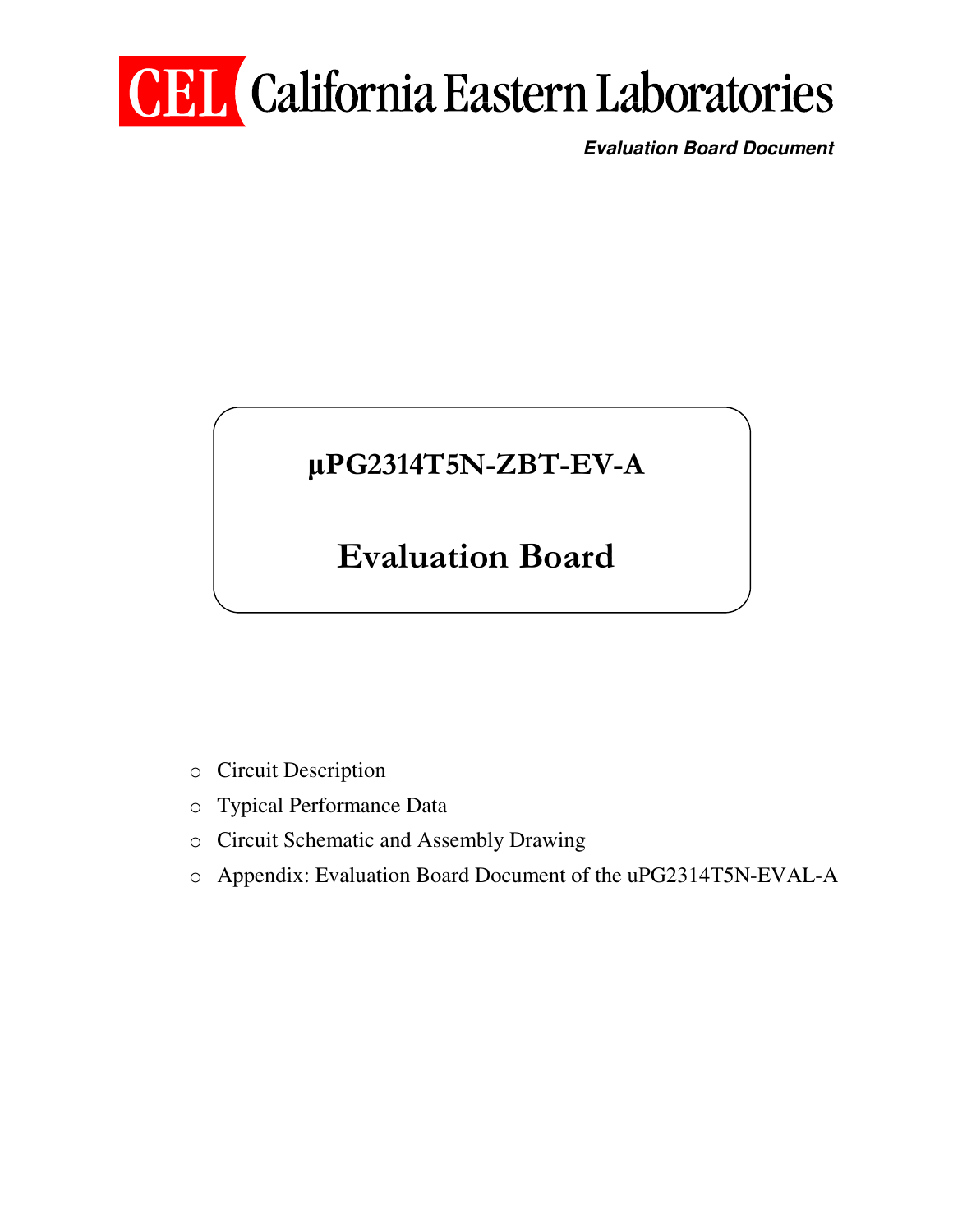#### **Circuit Description:**

This evaluation board provides a quick and convenient means of evaluating the performance of the NEC uPG2314T5N power amplifier and RF switch uPG2214TK for a "range extension" application at 2.4GHz ISM band (such as for Bluetooth or ZigBee applications). The circuit provides two paths for a transmit signal of a Bluetooth or Zigbee RF transceiver: either through the amplifier or direct pass through two switches. The functional diagram of this board is shown below:



The two paths are selected by the logic levels at the two control pin-connectors, Vcont1 and Vcont2, (refer to the schematic for the connector designation) according to the following truth table:

| <b>Vcont1</b> | Vcont <sub>2</sub> | Path 1<br>(PA) | Path 2<br>(Thru) |
|---------------|--------------------|----------------|------------------|
| 3.0V          | 0 V                | ON             | OFF              |
| 0 V           | 3.0V               | OFF            | ON               |

The matching and bias circuits for the uPG2314T5N are the same as those used in the CEL's evaluation circuit board, uPG2314T5N-EVAL-A. For more information on the PA circuit design, refer to the Evaluation Board Document of uPG2314T5N-EVAL-A in the appendix.

The PCB is FR4 four layer board. The top and bottom dielectric layers are 8mils thick. The total board thickness is 62mils. The dielectric constant of FR4 is 4.3.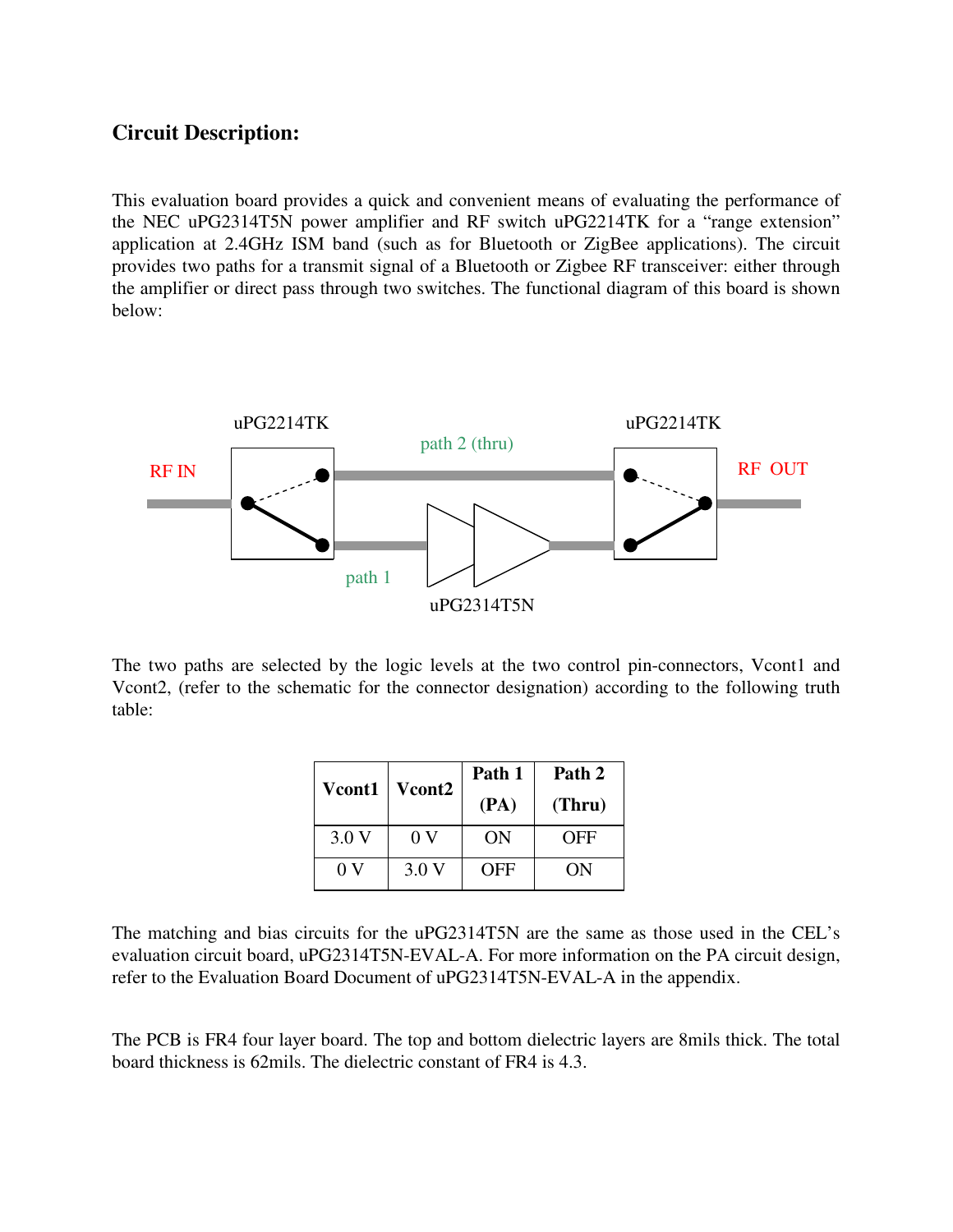### **Typical Performance Data**

Path 1:

Test conditions:

F=2.45GHz, Vcc=Ven=3V

The output power Pout, supply current Ic and gain as a function of input power Pin are shown in the following table.

| Pin            | Pout  | Gain | Iс   |
|----------------|-------|------|------|
| (dBm)          | (dBm) | (dB) | (mA) |
|                |       |      |      |
| $-20$          | 1.7   | 21.7 | 23   |
| $-19$          | 2.7   | 21.7 | 24   |
| $-18$          | 3.7   | 21.7 | 24   |
| $-17$          | 4.6   | 21.6 | 24   |
| $-16$          | 5.6   | 21.6 | 25   |
| $-15$          | 6.5   | 21.5 | 25   |
| $-14$          | 7.5   | 21.5 | 26   |
| $-13$          | 8.4   | 21.4 | 27   |
| $-12$          | 9.3   | 21.3 | 28   |
| $-11$          | 10.2  | 21.2 | 29   |
| $-10$          | 11.1  | 21.1 | 31   |
| -9             | 12.0  | 21.0 | 33   |
| -8             | 12.9  | 20.9 | 35   |
| $-7$           | 13.8  | 20.8 | 37   |
| -6             | 14.7  | 20.7 | 40   |
| $-5$           | 15.6  | 20.6 | 44   |
| $-4$           | 16.5  | 20.5 | 47   |
| -3             | 17.2  | 20.2 | 51   |
| $-2$           | 17.9  | 19.9 | 56   |
| $-1$           | 18.5  | 19.5 | 60   |
| 0              | 18.9  | 18.9 | 63   |
| $\mathbf{1}$   | 19.3  | 18.3 | 67   |
| $\overline{2}$ | 19.5  | 17.5 | 69   |
| 3              | 19.6  | 16.6 | 71   |
| 4              | 19.7  | 15.7 | 72   |

Path 2:

The insertion loss of the "thru" path is 1.2dB.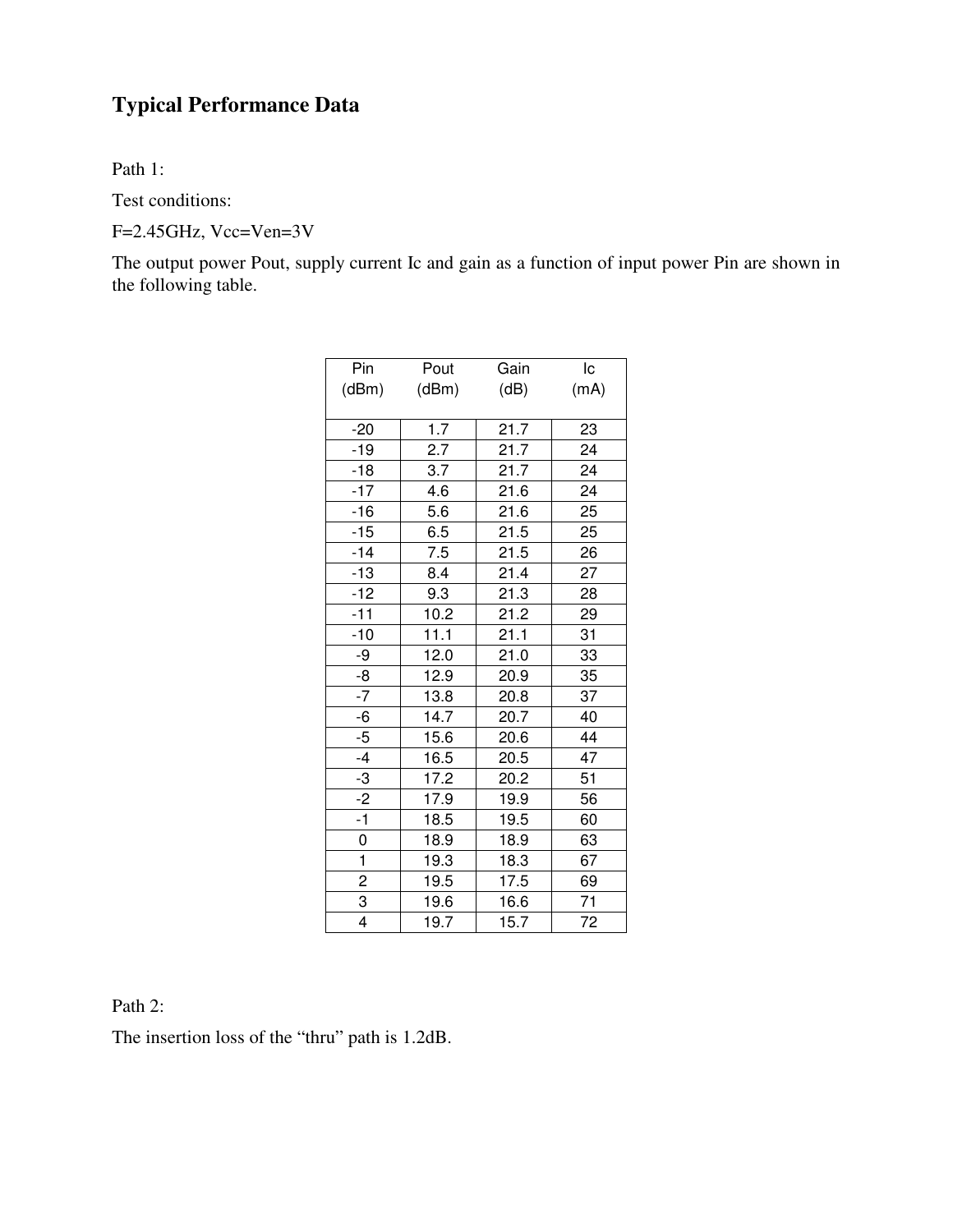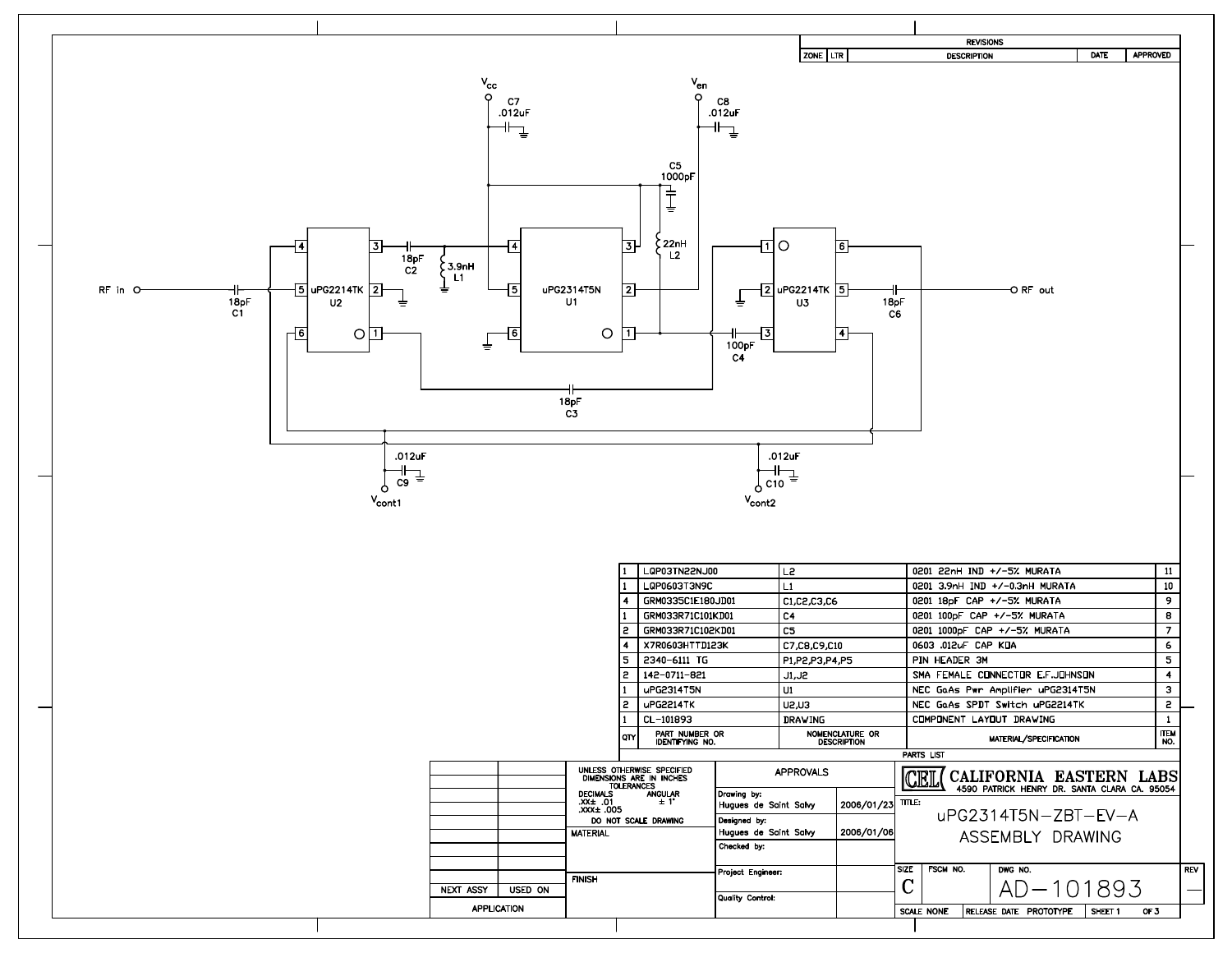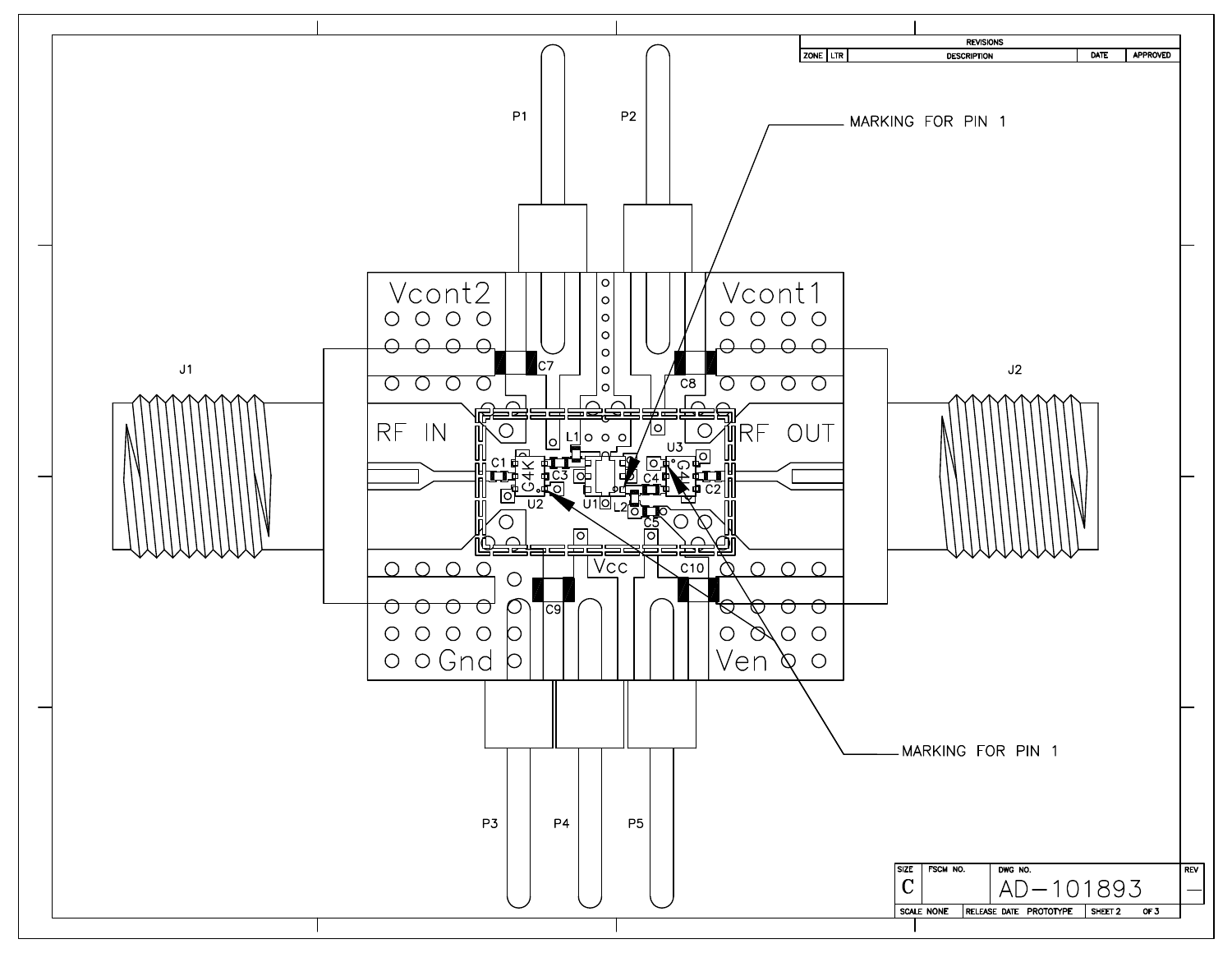# **CEL** California Eastern Laboratories

**Evaluation Board Document** 

## µPG2314T5N-EVAL-A

## Evaluation Board

- o Bias and Matching Circuits
- o Output Power Control
- o PCB Information
- o Typical Performance
- o Schematic and Assembly Drawing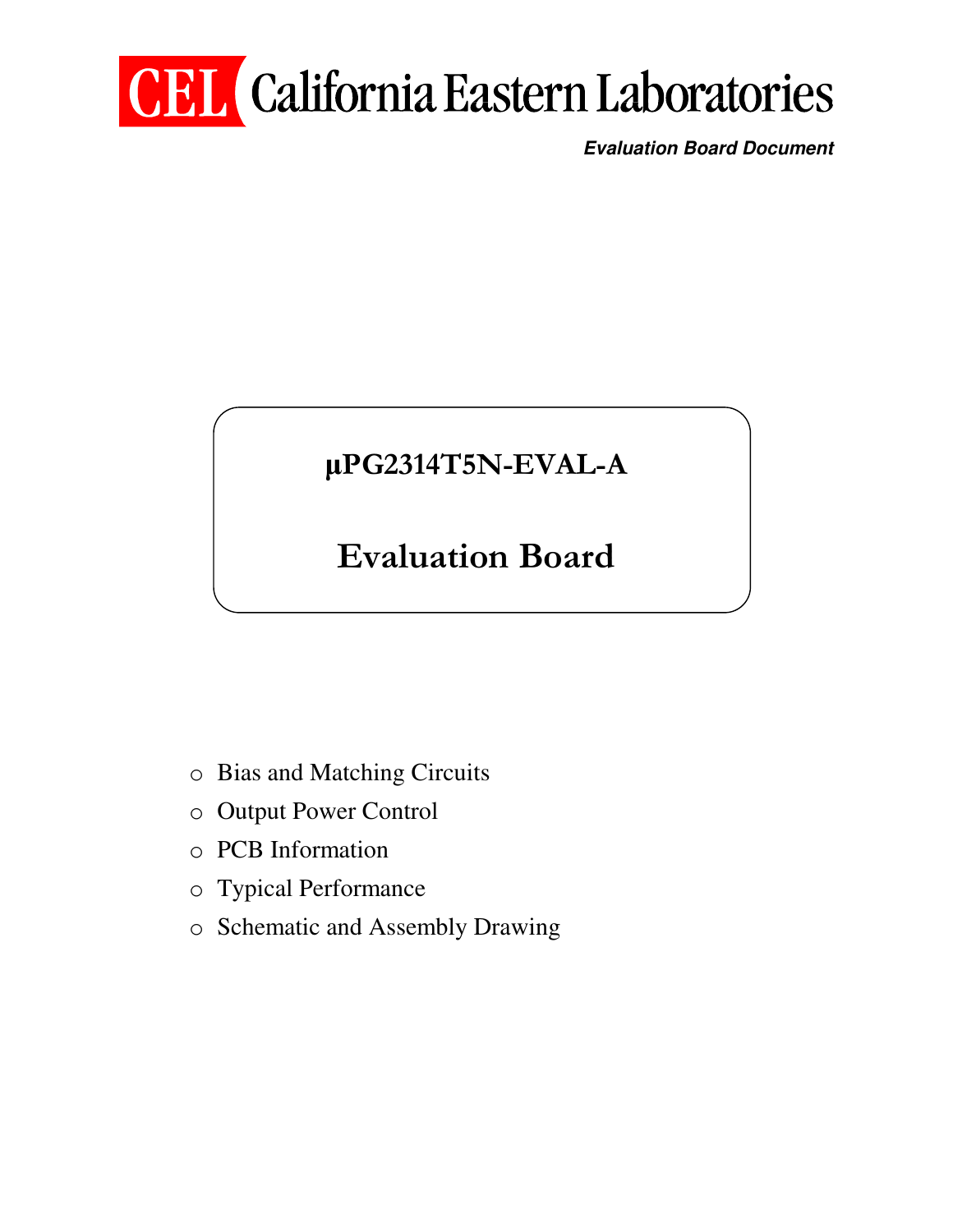### **Matching and Bias Circuits**

As shown in the circuit schematic on the next page, the uPG2314T5N requires relatively simple matching circuits. The inductor L1 is for input matching and should be placed close to the device. At the output essentially no matching circuit is required. L2 functions as an RF choke and C2 is DC block capacitor.

The uPG2314T5N is a two stage PA. The first stage bias is through Vcc1. A small section of transmission line between the device and the bypass capacitor, C1, is needed to provide enough isolation between RF and DC paths.

### **Output Power Control**

The output power of uPG2314T5N can be adjusted by the voltage on Vcont pin. The control curve is shown on the data sheet. To turn off the PA, Vbias+Venable pin should be set to 0V.

#### **PCB Information**

The PCB is Getek two layer board. The board thickness is 28mil.

#### **Typical Performance**

Refer to the data sheet for typical performance curves.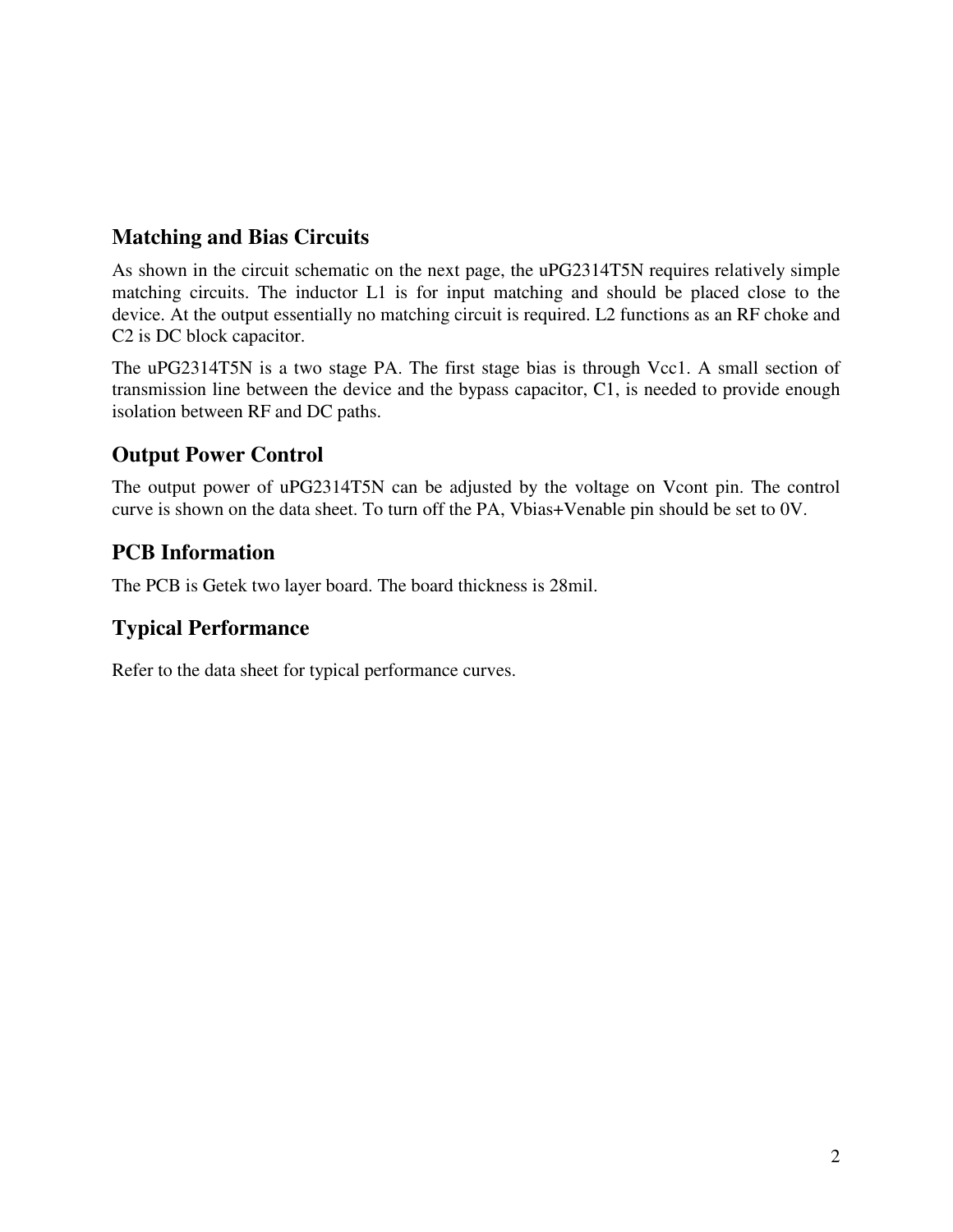